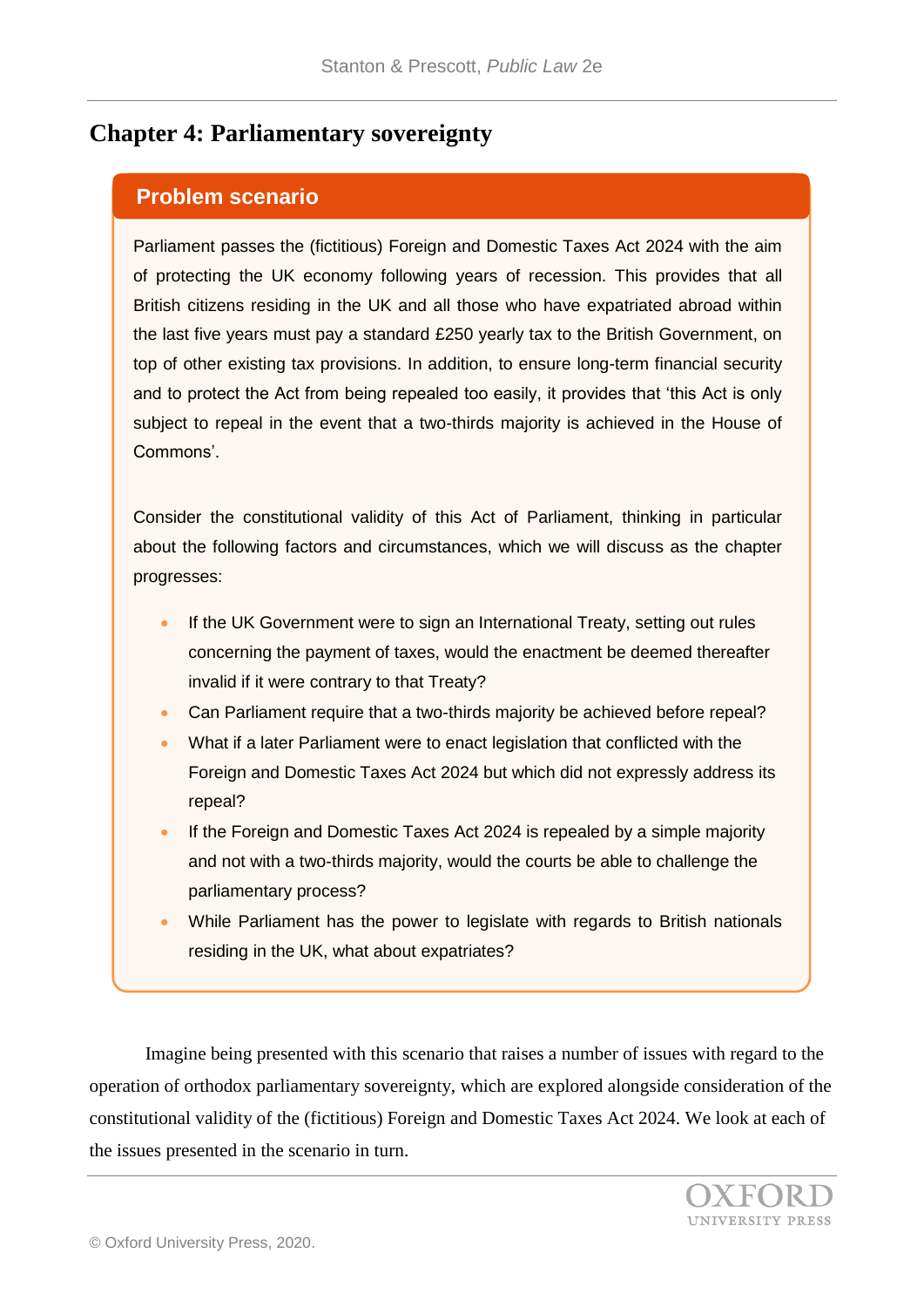The first point raised questions the validity of the 2024 Act in view of the UK Government's signing of an International Treaty that contains provisions that are contrary to the Act. This point goes to the heart of the orthodox theory and relates specifically to Parliament's ability to pass laws contrary to international law. It was noted, above, that the UK is a dualist state, which means that when the UK Government signs international treaties – as per its prerogative power – then the provisions of those treaties only have domestic legal force once the UK Parliament passes legislation 'incorporating' them into UK law. Until that point, Acts of the UK Parliament remain superior to any treaty by virtue of the fact that the sovereign legislature is superior to the government that signed the treaty. It follows, therefore, as in the case of *Mortensen v Peters*, that the UK could pass legislation contrary to any international treaty that the UK Government had signed. In this instance, therefore, such a treaty would not affect the validity of the Foreign and Domestic Taxes Act 2024.

The second point, which asks whether Parliament can require that a  $2/3^{rds}$  majority be achieved before the 2024 Act is repealed, goes to the very heart of Dicey's conception of parliamentary sovereignty. Specifically, it highlights the problem that derives from Parliament's ability, on the hand, to pass any law on any subject matter and, on the other, the limitation that Parliament cannot bind future Parliaments. Under the positive limb of Dicey's principle Parliament could easily include in the Foreign and Domestic Taxes Act a provision that stipulated the need for a  $2/3^{rds}$  majority before it could be repealed. However, if it sought to do so, future Parliament's would be bound by this requirement, and therefore limited in their ability to pass 'any law'. Parliament would only be able to repeal the 2024 Act *if* they met the requirement stipulated in the Act. It is this conundrum that has inspired a great deal of discussion and debate, as this chapter has explained, most notably through the opposing arguments of Wade and Jennings. If we accept that the provision of the 2024 Act, requiring a  $2/3^{rds}$  majority for repeal, can be seen as an attempt by Parliament to alter the terms of the settlement and change the basis on which its Acts are regarded as sovereign, then Wade and Jennings reach different conclusions about the validity of this particular provision of the 2024 Act. Wade, on the one hand, argues that parliamentary sovereignty is a political fact that can only be changed by an alteration in the political settlement established by the Bill of Rights 1689; it cannot be changed by Parliament alone. As such, the provision requiring a  $2/3^{rds}$  majority would not be required to be followed by subsequent Parliaments, since it is merely Parliament seeking to alter its own sovereignty. It would not, on this view, be valid. Jennings, by contrast, stresses that, since the courts ultimately give Parliament its sovereignty through their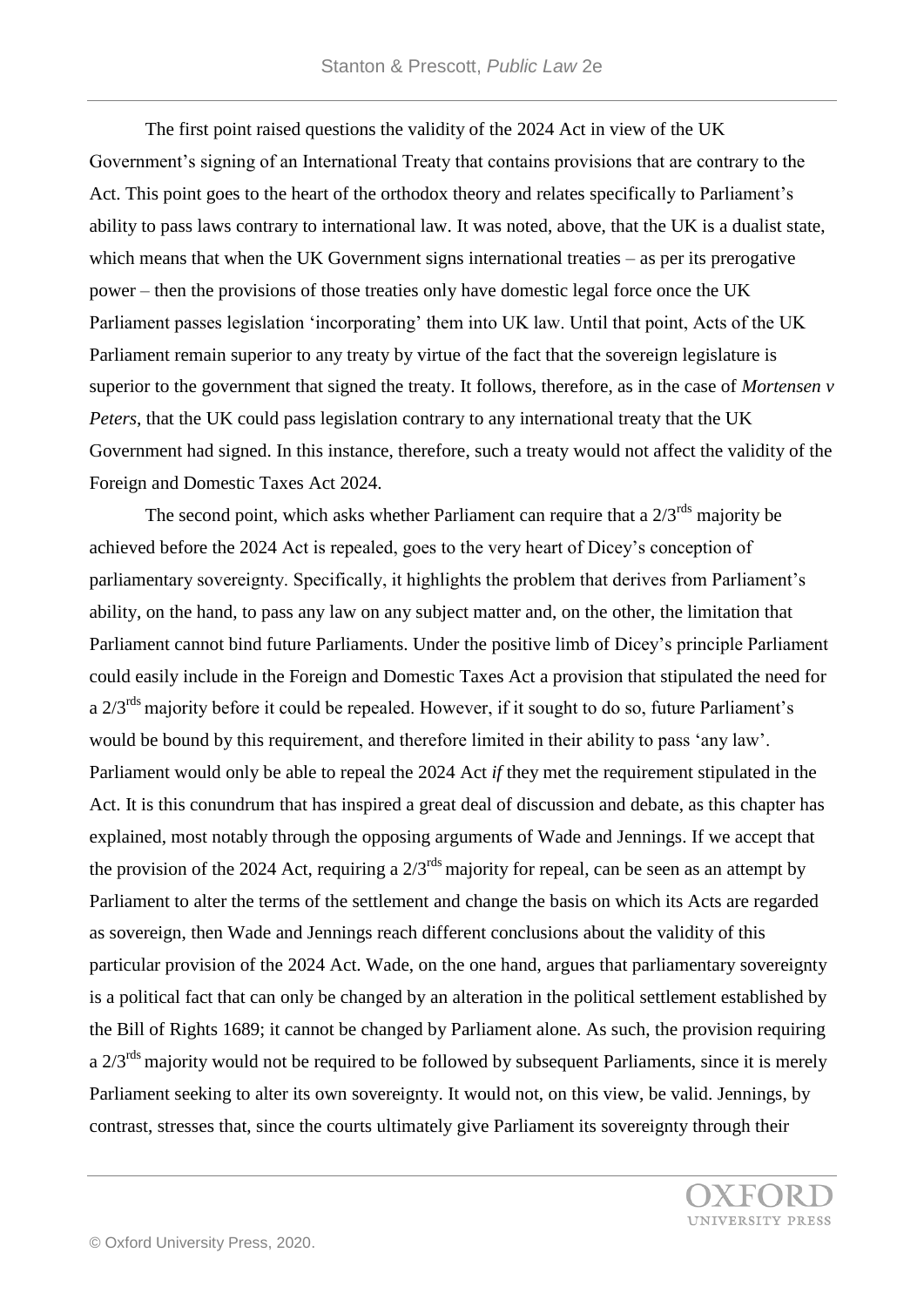recognition of Acts as sovereign, then Parliament can simply use its superiority over the courts to change the terms of its sovereign. It could be argued that this is what Parliament is seeking to do here. This particular feature of the 2024 Act, therefore, raises a particularly thorny issue, rife with academic debate and discussion.

The third part of the scenario considers implied repeal. According to the orthodox principle, if Parliament enacted legislation that conflicted with the Foreign and Domestic Taxes Act 2024, but which did not expressly address its repeal, then under the authority of the *Vauxhall Estates* and *Ellen Street Estates* cases, the new Act would have impliedly repealed the 2024 Act. This being so, however, implied repeal of the Act would also mean that the requirement that a  $2/3^{rds}$  majority has not been achieved, in that sense taking us back to the discussion in respect of the second point.

The fourth part of the scenario, which asks whether the courts would be able to challenge the validity of any legislation that purported to repeal the 2024 Act through a simple majority, refers to an issue that is presented, on the one hand, by the debate already highlighted concerning whether or not Parliament could impose a condition requiring a heightened majority be achieved before legislation is repealed and, on the other hand, the negative limb of Dicey's orthodox conception. The issues concerning whether or not Parliament would be able to ignore a requirement for a  $2/3^{rds}$  majority and pass repealing legislation through a simple majority has already been addressed. This particular point asks whether the UK courts could question the validity of such an Act and deem it to be invalid on the basis that the requisite  $2/3^{rds}$  majority has not been met. The negative limb of Dicey's orthodox principle states that no body, including a court of law, can question the validity of Acts of Parliament. This is buttressed by the aforementioned 'enrolled bill rule', which operates on the basis that, provided an Act has been passed by the House of Commons, the House of Lords and received Royal Assent, then it is regarded as an Act of Parliament and, therefore, cannot be questioned by the courts. On this view, legislation repealing the 2024 Act through a simple majority would be seen as valid and could not be challenged by the courts. The alternative argument, however, rests on two points. Firstly, the view put forward by Jennings, set out above, and supported by the manner and form cases, suggests that Parliament could enact a provision requiring a  $2/3^{rds}$  majority be achieved before repeal, thereby altering the nature of its sovereign power. Secondly, and this being so, under the authority of *Jackson*, where the House of Lords assessed the legality of the Parliament Act 1911 procedure, the courts could assess the lawfulness of the provision set out in the 2024 Act requiring that heightened majority be achieved.